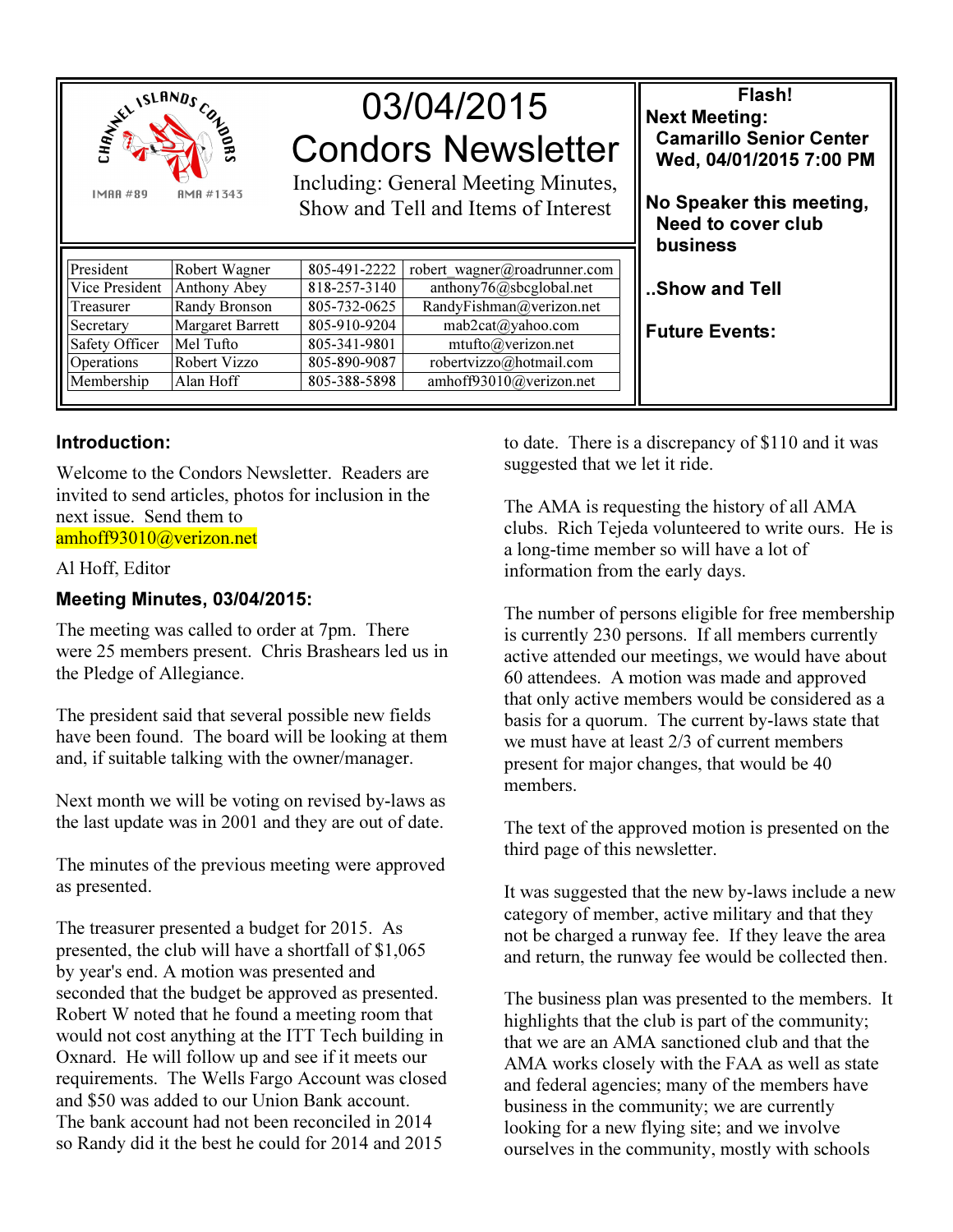and children's' clubs. This plan will be presented to possible lessors of a new field. The object is to reassure them that we are an established, representative club.

We took a 15min break at 7:50.

# Show and Tell:

Don Barrett showed his addition to low profile baffle mounts. He designed and printed the "shock absorbers" to keep noise as low as possible.







Randy Bronson brought his Beechcraft Starship model. He has completed the center module and the newly constructed wings. He used foam as a "plug" to mold the finished wing. He noted that drywall mud worked well to straighten ripples in the foam. He anticipates using 220cc motors. Electric might be impractical due to the weight of batteries needed to serve the motors. His "win the lottery" power source is turbo prop propulsion. Estimated flying weight is around 30 lbs.

There was a new DL35 motor for sale.

The meeting was adjourned at 8:30.

## Runway Cleanup Work Party

Thanks to the following for helping to cleanup the weeds from the runway on February 28th:

- Anthony Abey
- Randy Bronson
- Alan Hoff
- **Steve Gershick**
- Dan Cordell
- Diane Tufto
- **Mel Tufto**

Thanks also to Robert Vizzo and several of the others for re-bungeeing the shade cover.

If you have interesting pictures, send them to Al Hoff, amhoff93101@verizon.net We will publish them as space permits.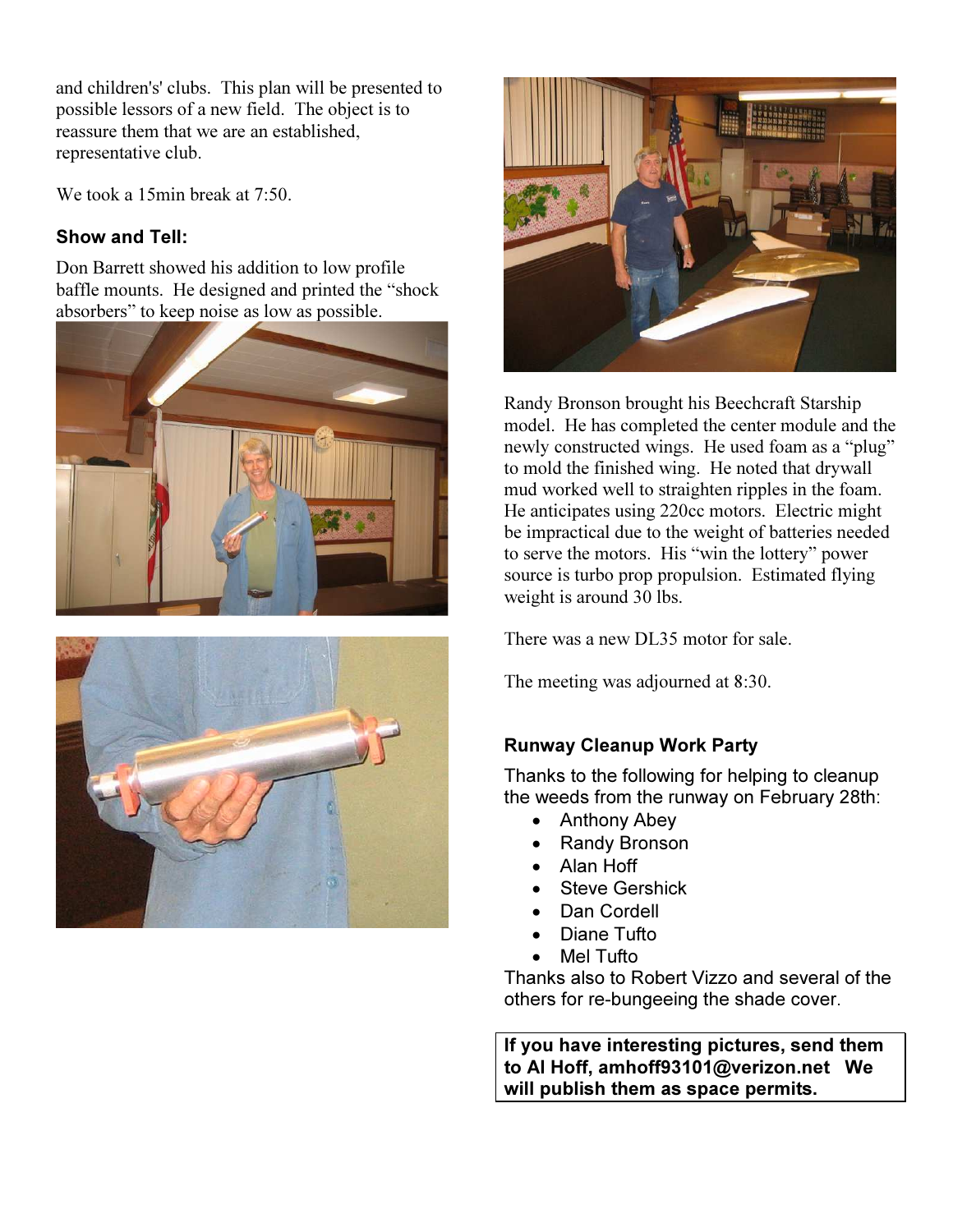Text of the motion made and approved at the 03/04/2015 regular meeting:

An active and voting member of the Channel Islands Condors for the year 2015, is defined as one who has opted in for his 2015 free membership as evidenced by receiving his 2015 membership card, or by responding by email to the CIC Membership email address, or by responding by U.S. Mail to the CIC postal address, requesting that he or she be considered an active and voting member for 2015. Anyone so requesting shall receive an acknowledgement in kind within 5 days of the receipt of the request. A request may be made anytime prior to December 31, 2015.

CIC Membership email address: amhoff93010@verizon.com

Postal address:

 Channel Island Condors P.O. Box 1993 Camarillo, CA 93011-1993

This resolution is considered necessary to insure that the requirements for a quorum can be met at meetings where bylaws and other orders of business are to be voted on.

Pictures from the field 2/14/2015